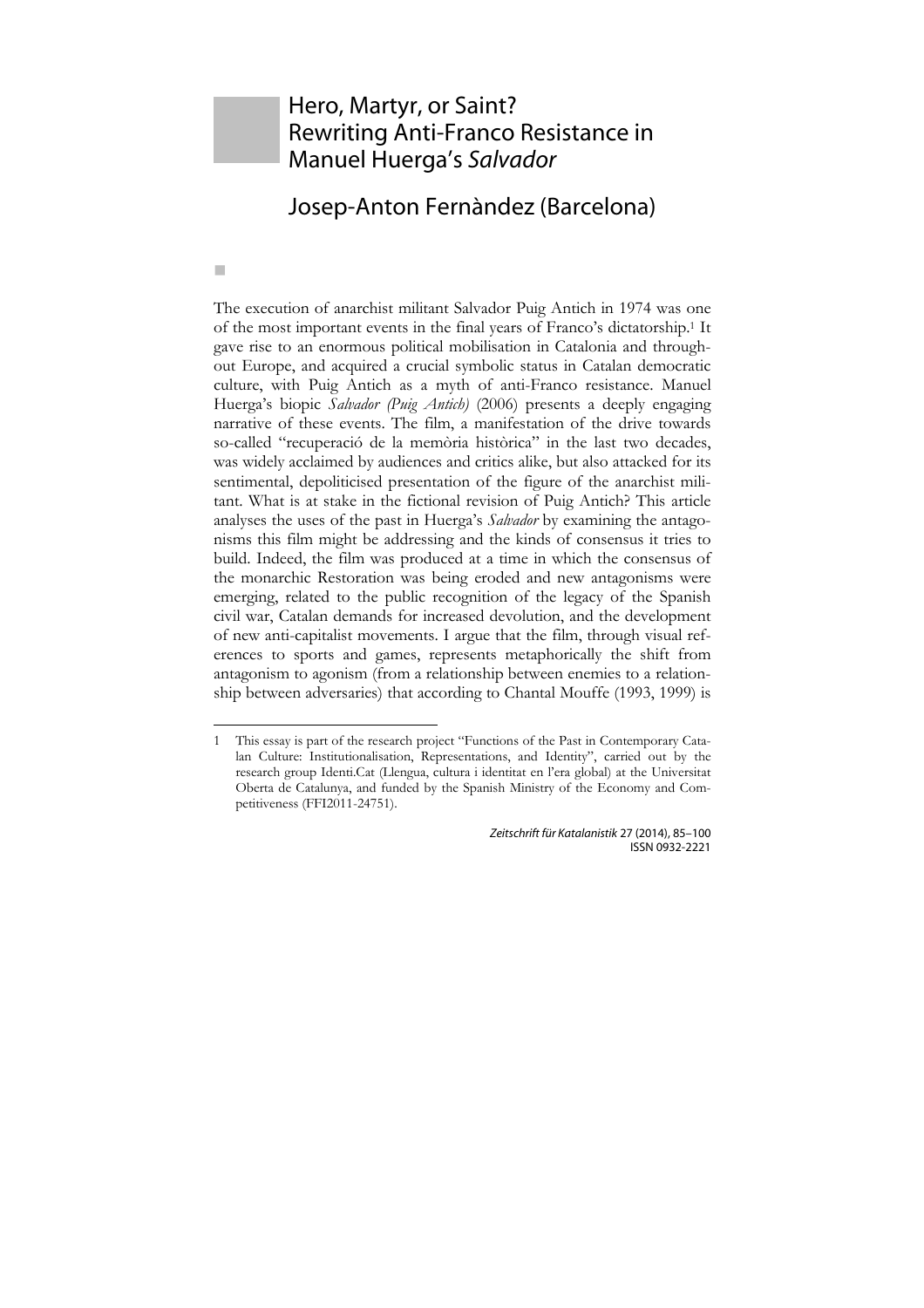necessary for the existence of a pluralist democracy. I also argue, however, that the mediation of the father figure and the drive to turn Salvador Puig Antich's execution into a generational experience that elicits the identification of today's younger audiences, not only empty Puig Antich of any political content, but make a moral reflection on political violence impossible.

Produced by media mogul (and former Trotskyite) Jaume Roures, written by Lluís Arcarazo based on Francesc Escribano's book *Compte enrere: La història de Salvador Puig Antich* (2001), and starred by German actor Daniel Brühl, the film presents the events through a narrative structure *in medias res*. It starts with Puig Antich's arrest in September 1973, during which he is severely wounded and police officer Francisco Anguas is killed. Upon his transfer to Barcelona's Presó Model, Salvador meets his defence lawyer, Oriol Arau (Tristán Ulloa). The first half of the film presents the story of Salvador's political engagement through Salvador's voiceovers as he gives an account to his lawyer of his involvement with the Movimiento Ibérico de Liberación (MIL) together with Santi Soler, the Solé Sugranyes brothers, Josep Lluís Pons Llobet, Jean Marc Rouillan and others, as well as his entrance into clandestinity, the MIL's bank robberies (or "expropriations"), Salvador's relationship with girlfriends Cuca (Leonor Watling) and Margalida (Ingrid Rubio), and finally his arrest. The second half of the film deals with the martial court trial in which Puig Antich was sentenced to death and the development of Salvador's friendship with prison officer Jesús Irurre (played by Argentinean actor Leonardo Sbaraglia), leading to the government's confirmation of the death sentence, the long, melodramatic scenes of the night Salvador spends with his sisters waiting for a pardon that never arrives, and concluding with his execution by garrotting and his funeral.

Critical reception of the film was generally good, although it also pointed at some issues that are related to my own analysis. While critics praised Huerga's capacity to move the audiences through a powerfully delivered and beautifully acted drama that highlights not only the unbearable cruelty of Franco's regime but also the inherent unfairness of the death penalty, they also took issue with the treatment of Puig Antich's figure. For instance, Casimiro Torreiro (2006) described the film in *El País* as "una cierta hagiografía laica". In *La Vanguardia*, Jordi Balló (2006) wrote that *Salvador* "es una película útil, clarificadora, y al mismo tiempo es una encrucijada sobre las dificultades de transmitir las claves políticas y emocionales de una época que también es la de ahora". Also in *La Vanguardia*, Eulàlia Iglesias (2006) criticised Huerga for turning Puig Antich into a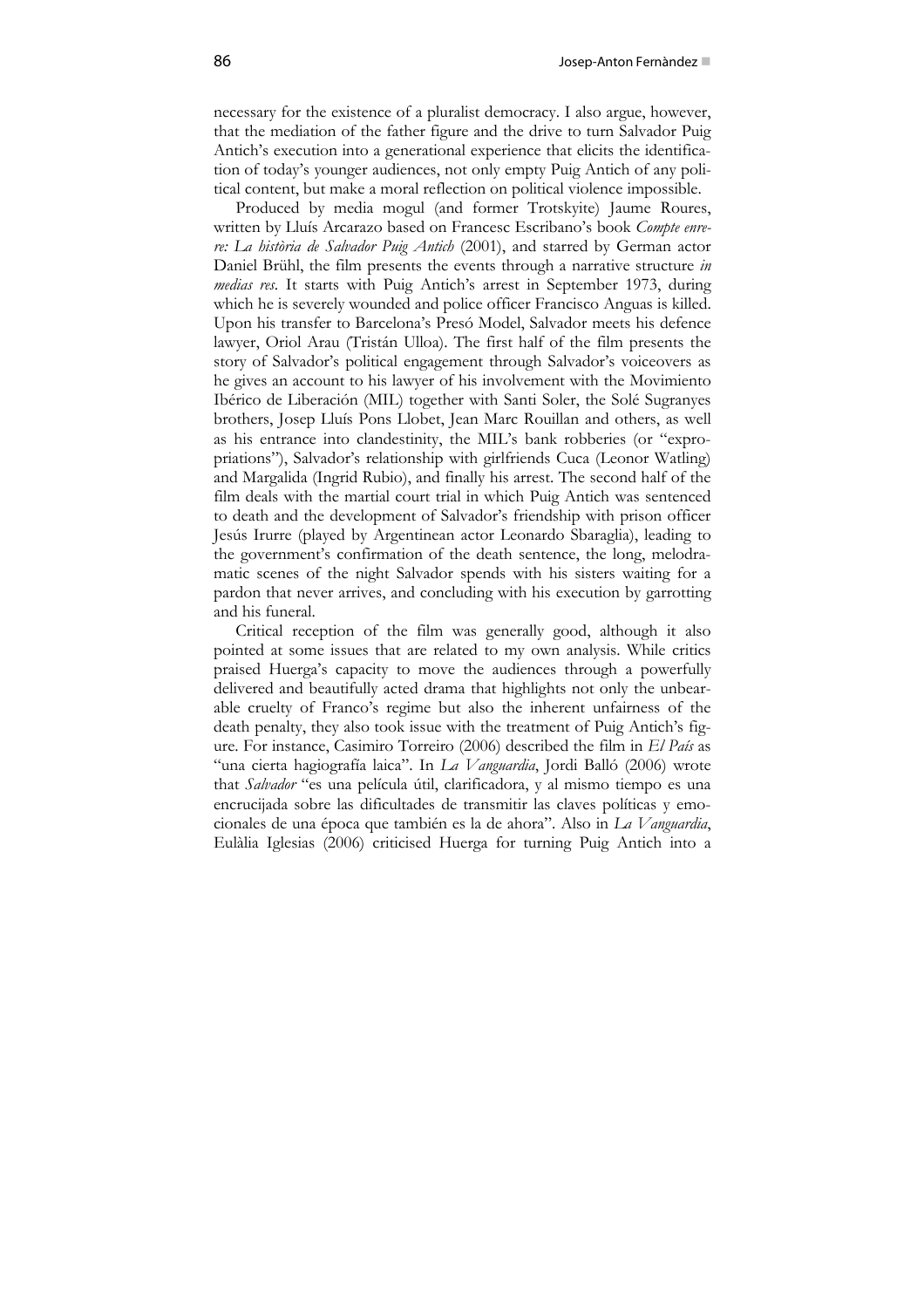"símbolo-víctima" of Francoism, by means of "una mitificación que ni se arriesga cinematográficamente, ni profundiza en complejidades y contradicciones políticas". And writing for *Avui*, Esteve Riambau (2006) notes the limitations of Huerga's film in terms of its representation of political conflict: Puig Antich becomes "un altre somiatruites que entra en una espiral de violència", and the film, argues Riambau, reduces political activism to a thriller and makes use of melodrama in order to denounce the death penalty.2

It is also unsurprising, given the importance of the events around Puig Antich in the Catalan public consciousness, that Huerga's film should have given rise to a rather intense debate that had to do to a large degree with the way *Salvador* contextualises the figure of its protagonist. Former members of MIL and militants of anticapitalist movements attacked Huerga for his depoliticisation of the events,<sup>3</sup> while historians criticised the film for the absence of workers in it, an absence that vividly contrasts with the MIL's orientation towards the working class as a political subject (Domínguez Rama, 2007; Tébar Hurtado, 2009; Arroyo Rodríguez, 2007). But the most interesting aspect, in my opinion, of the public debate to which the film gave rise had to do with the effects in the present of the rewriting of the past performed by Huerga, because these effects involved the redrawing of political frontiers between "us" and "them" (that is, between antagonistic positions) at a time of a budding political crisis both in Catalonia and in Spain.4 Thus for example the film offered theatre critic Marcos Ordóñez (2006) the pretext to publish a long article in *El País* which pre-

1

<sup>2</sup> Gordillo (2008: 85) makes a similar point in an article about Spanish films dealing with the death penalty. Sánchez Noriega (2012) discusses the film in the context of an overview of historical and political biopics in Spanish cinema. For a sociolinguistic analysis of linguistic ideologies and uses in Huerga's film, see Gimeno Ugalde (2011).

<sup>3</sup> A group of former militants of the MIL and other revolutionary organisations launched a manifesto against the film, signed by MIL Societat Anònima (2006), and entitled "*Salvador*, una mortalla de luxe per un producte de misèria"; it can be accessed at <http:// salvadorpuigantich.info/>. The website  $\langle \text{http://salvadorpuigantich.info/> is regularly}$ maintained and contains biographical information on Puig Antich, writings about the MIL, and an archive of critical pieces on the film. The promoter of the manifesto was Txema Bofill, former militant of the Grups d'Acció Revolucionària Internacionalista (GARI); see García Grenzner (2006) for an interview. Manuel Huerga's *Salvador* website too features an archive of the controversy; see <http://manuelhuerga.com/salvador/ spip.php?rubrique8>. Salvador Puig Antich's sisters came out in support of the film in an open letter (Puig Antich, 2006).

<sup>4</sup> On this issue, the essays by Labanyi (2008) and Druliolle (2008) are very useful analyses of the politics and the ideologies of memory in contemporary Spain.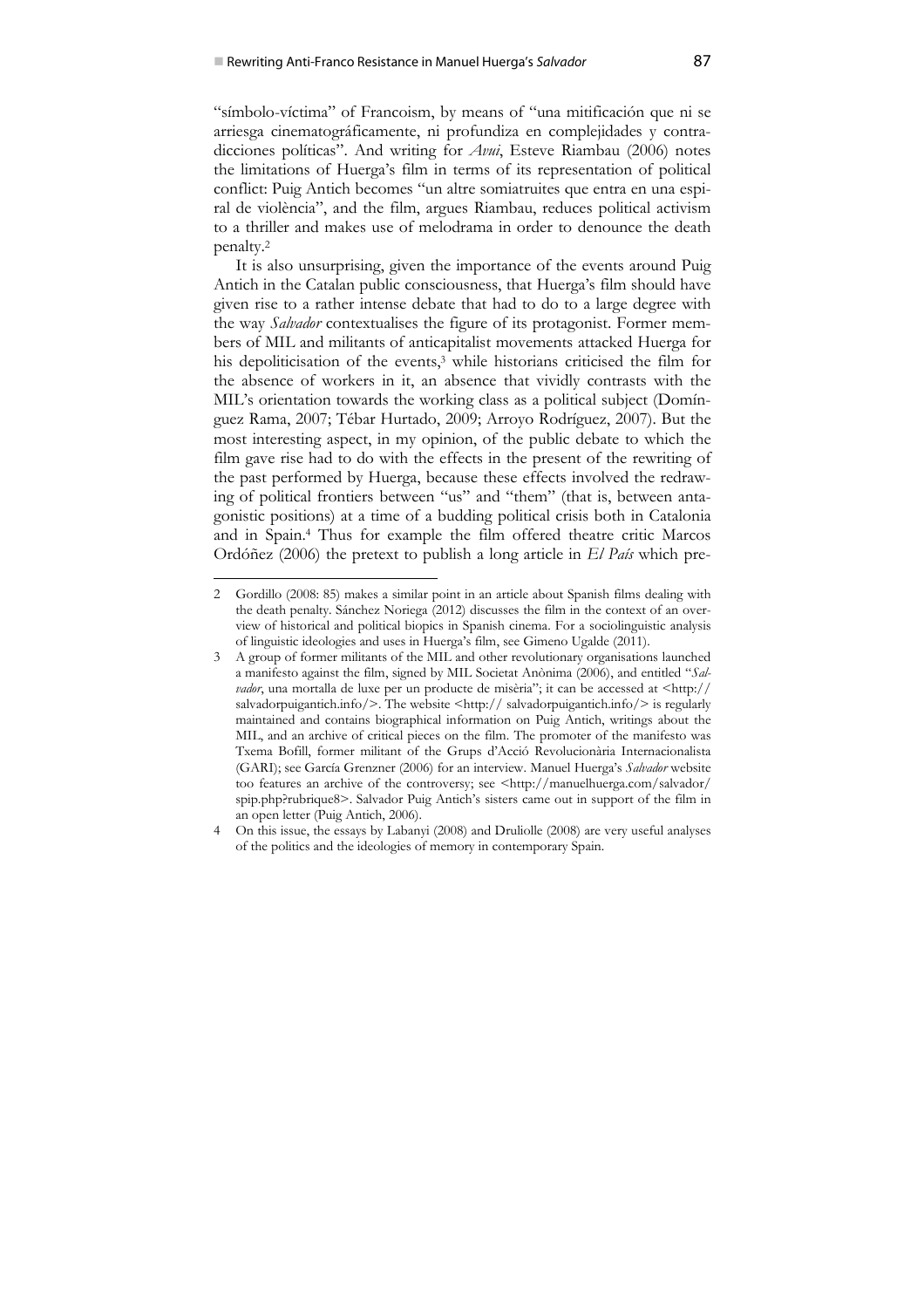sents as victims of Francoism both Puig Antich and Francisco Anguas, "un policía atípico" who loved film and books, in an ideological gesture that aims at suturing the unexamined political divisions inherent in the Restoration of the constitutional monarchy (I'll come back to this article later). On the other hand, from other political positions *Salvador* was fiercely attacked as an attempt from certain left-wing quarters to conceal the role of other political sides in the struggle against the late Franco regime. Thus for example Salvador Sostres (2006a) wrote in *Avui*:

La pel∙lícula és l'enèsima mentida d'una esquerra que vol explicar la resistència des de l'anarquisme o des del socialisme i llevar-li qualsevol accent patriòtic, quan en realitat, el que en democràcia s'ha consolidat és el nacionalisme i han naufragat per sort totes aquelles idees demencials i sanguinàries.

Whereas Sostres vindicates the role of Catalan nationalism in the anti-Franco struggle (and this is a position that he might not be holding nowadays, as he writes for *El Mundo* and participates in *tertulias* on far-right television station *Intereconomía*), journalist and author Pilar Rahola (2006) accused producer Jaume Roures of rewriting history in order to bury the anarchist legacy. In an article in *El País*, she wrote:

Especialmente feroz fue la inquina con que determinada izquierda, con sus múltiples cabezas trotskistas, demostró contra el movimiento libertario, hasta el punto del puro desprecio y la más pura demonización. Esa misma izquierda que, en vida y muerte de Puig Antich, ninguneó severamente a Salvador, hoy ha producido la película. Por supuesto, me alegra ver cómo algunos saben superar sus sectarismos adolescentes, a favor de la recuperación de la memoria. Pero recuperar la memoria también incluye recuperar las miserias que el antifranquismo cobijó. La película *Salvador* no sólo las olvida, sino que algunas de esas miserias la condicionan para mal. Algo de su alma trotskista le debe quedar, pongamos por caso, al bueno de Jaume Roures. ¿Será esa alma la que ha olvidado la canción *Margalida*? ¿O la que despoja a Puig Antich de su carácter libertario? La historia la escriben los que vencen, y ello vale también cuando se escribe la historia de la resistencia. (Rahola, 2006)

Ordóñez's opportunism and Sostres and Rahola's virulence suggest that at stake in the film is the struggle to present a dominant narrative of anti-Francoist resistance. Such competition for symbolic domination is apparent in *Salvador* from the very beginning. Indeed, the film's credits sequences inscribe Puig Antich in a historical continuum and establish a specific discourse about history and conflict. The opening credits show a wall with anti-Francoist graffiti, and subsequently a number of icons and symbols of leftist political struggles of the ninety-sixties and ninety-seven-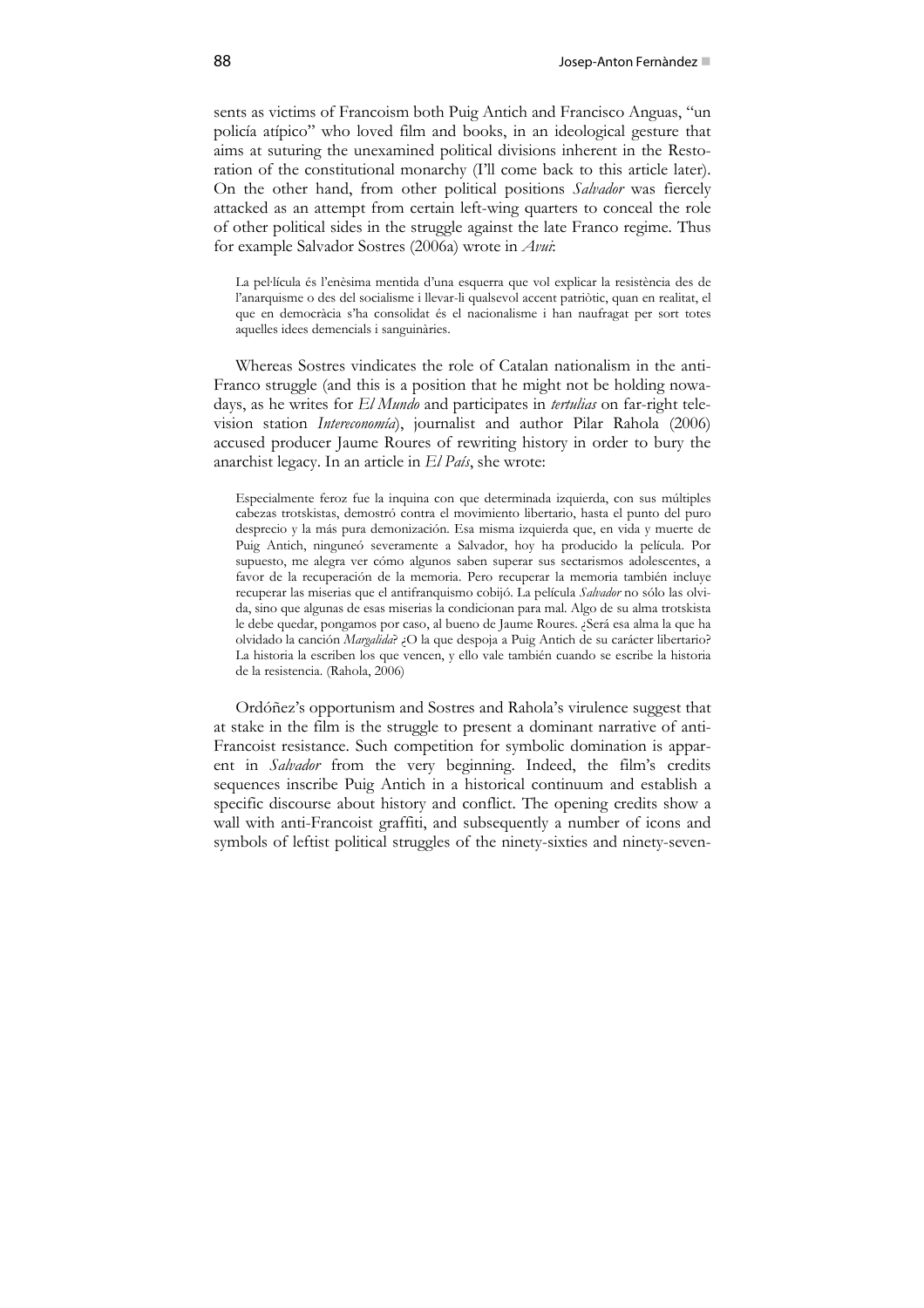ties (Che Guevara, Salvador Allende, May 68, the Vietnam war) are projected onto it, together with documentation from Puig Antich's case and a stylised yet disturbing image of a garrotte. The closing credits, by contrast, display archival images of the coronation of king Juan Carlos, the women of Greenham Common, the Sandinista revolution, the Intifada in Palestine, the fall of the Berlin Wall, the war in former Yugoslavia, Osama Bin Laden and 9/11, the second Iraq war, the 2004 terrorist attacks in Madrid, Guantanamo, anticapitalist riots... Thus, global political conflicts frame Puig Antich's experience, and the figure of Salvador stands, in the director's words, as a "símbolo de una generación" (Huerga, 2004), as a suturing element that links these two sets of disconnected political events.

Huerga himself insists, in an interview with María Camí-Vela, that his intention is "conectar el pasado con el presente" (Camí-Vela, 2007: 243). However, the linking of past and present is performed by means of two operations that are far from neutral. Firstly, Huerga establishes a rather intriguing opposition between the past as particular and the present as universal: "La película habla de una historia en el pasado, en clave española, de algo universal y presente. Las dictaduras continúan en el mundo y la pena de muerte sigue existiendo en muchos países" (Camí-Vela, 2007: 244). Secondly, as Huerga (2004) says in his "Memoria del director", his project to establish Puig Antich as a "símbolo de una generación" is founded on a narrative based "en hechos reales rigurosamente documentados" that allows for "la recuperación de un escenario sociológico que apela a una memoria colectiva de amplio espectro entre el público, tanto el que vivió aquella época como también el público joven que puede encontrar elementos de identificación con el personaje, a quien verán como un rebelde con causa" (Huerga, 2004). Historical truth is thus placed in the service of audience identification not so much with a historical character, but rather with a mythical figure, and, far from appealing to the spectators' knowledge in order to interpellate them to engage in a moral and political argument, this requires forcing the viewer into becoming a clean slate.5 Indeed, in the same interview cited above, Huerga justifies the film's narrative structure saying that "no hay que suponer que el espectador va a ver la película con conocimiento, sino que el espectador es una página en blanco" (Camí-Vela, 2007: 228). Yet obviously, it is the narrative structure itself that constructs the audience's ignorance (regardless of the level of knowledge it may have about the historical events). In this respect, making

 $\ddot{\phantom{a}}$ 

<sup>5</sup> On this subject, see also García (2005) and Huerga (2006).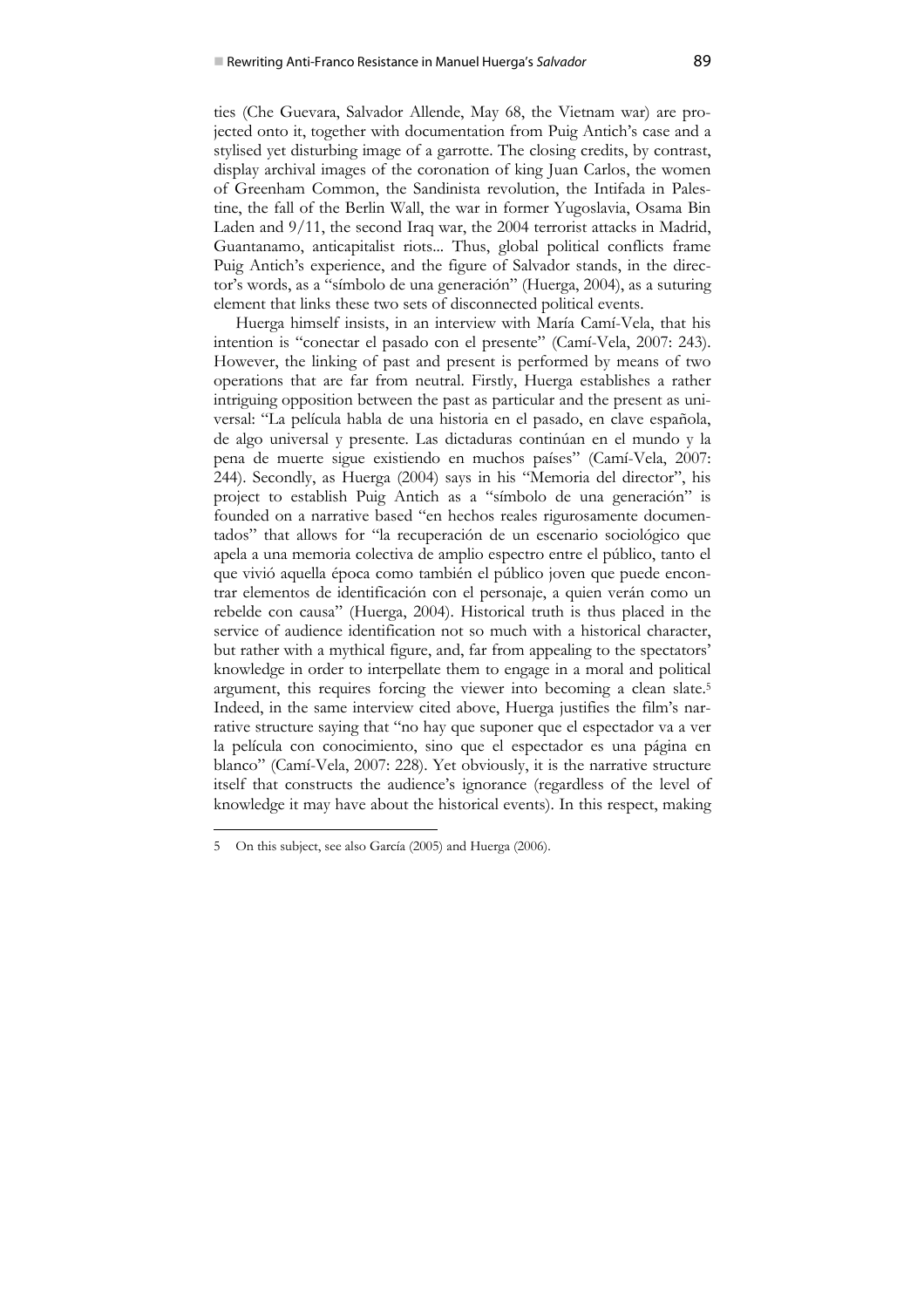Puig Antich a generational symbol is tantamount to turning him into what Ernesto Laclau calls an "empty signifier" that becomes the object of a struggle for hegemonic meanings (Laclau, 1996: 36–46).

The drive to elicit the young audience's identification is what explains, I think, the producers' choice to show the "human side" of Puig Antich, or as Ana Domínguez Rama puts it, how the "terrorist" that became a "el símbolo de una generación (antifranquista)" was also a "buen chico" (Domínguez Rama, 2007: 865), a purity of character that Daniel Brühl's child-like persona strongly reinforces.<sup>6</sup> On the other hand, the drive to elicit identification is echoed in the script by Salvador's motivation to become involved in politics after the brutal murder by the police of young Enrique Ruano, "estudiante como yo" (it is in fact remarkable how the style and look of the students demonstrating on Plaça Universitat and rioting against the police at this point in the film are similar to today's students). Furthermore, the reduction of Puig Antich to a generational symbol also entails a process of deideologisation and stylisation. Indeed, the radical agenda of the MIL is condensed in the script to the following lines: "Queremos cambiarlo todo, acabar con el viejo mundo y construir una sociedad sin clases, libre de verdad. Aunque sabemos que sólo con palabras no se consigue nada". On the other hand, the activism of the MIL is presented through the conventions of the thriller and action movies (as in the sequence of the robbery of the Banco Hispano Americano, with its fast pace to the tune of Jethro Tull's song "Locomotive Breath"), or through stereotypes, as is the case of Cri-Cri and Sebas, the two beret-wearing French anarchists who join forces with the MIL and whose first appearance is heralded by non-diegetic accordion music. The animation sequence after the "expropriation" of a printing press, complete with comic and pop-art imagery, stylizes the ideology of the MIL almost to the extent of simple aesthetics.

The film's focus on the death penalty, the choice of an international star like Daniel Brühl and the decontextualisation, deideologisation, and stylization of Salvador Puig Antich's circumstances have something to do, I would argue, with the fact that the producers were seeking an international market to recover their 6 million euro investment, and therefore were trying to give Puig Antich's story a universal appeal by reducing it to a poignant human tragedy. However, Salvador's humanisation (that is, his

1

<sup>6</sup> For an example of a reading of the film imbued by this view of Puig Antich's "human side", see Meseguer (2006).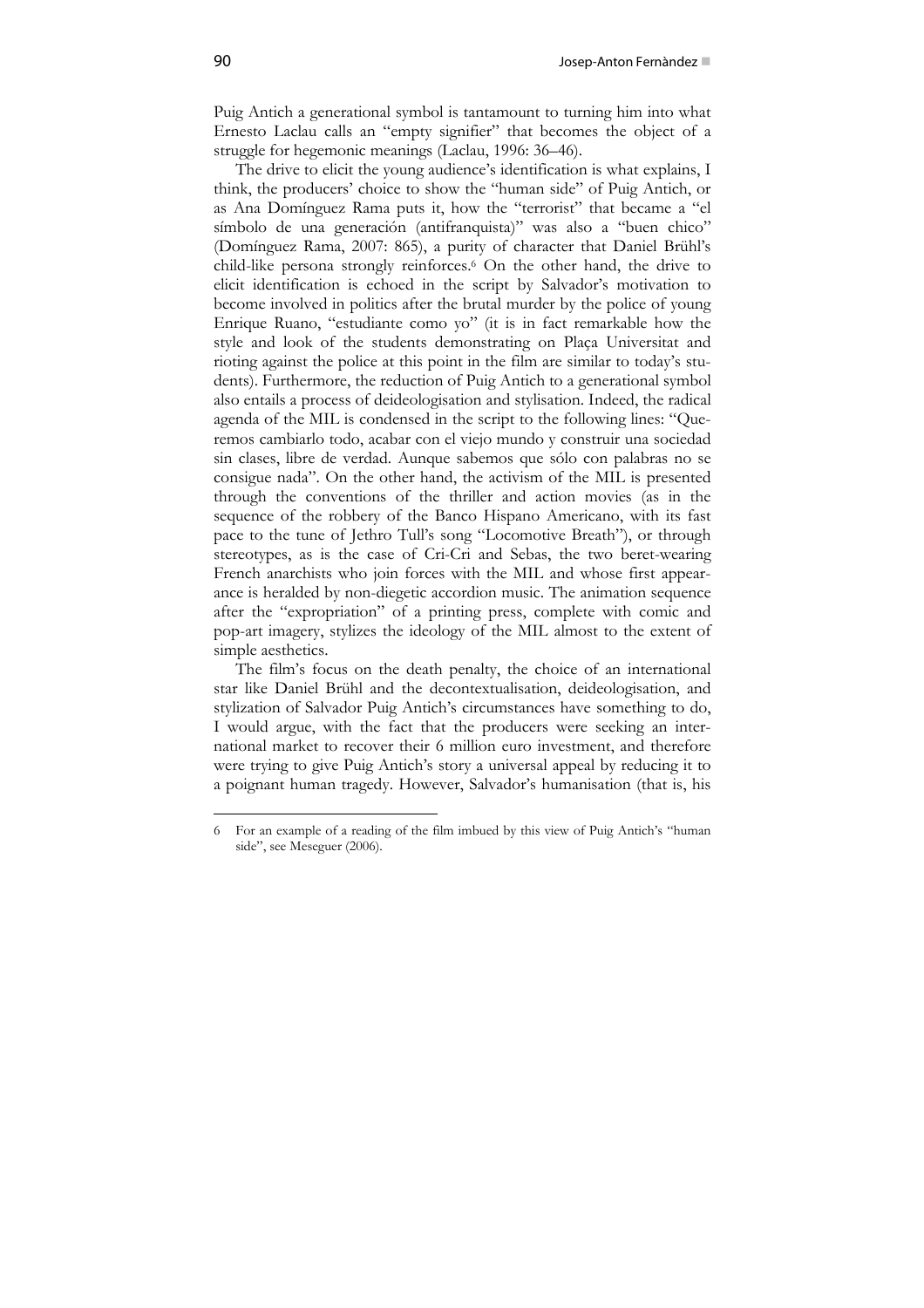1

universalisation) runs parallel to the evolution of the character whose arc is the most pronounced. It is also one of the most controversial characters in Huerga's biopic: prison officer Jesús Irurre.7

It is important to look into Irurre's character because by focusing on the prison officer's "human side" and his affective (rather than ideological) evolution in terms of his identification with Puig Antich, the film is producing ideological effects that might be systemic. This is shown by Marcos Ordóñez's controversial article in *El País*, "El otro muerto", in which he evokes his acquaintance with Francisco Anguas, the "policía atípico" that, like Puig Antich, loved books and film (Ordóñez, 2006).8 By reclaiming the memory of a member of the Brigada Político-Social who nevertheless, just like Puig Antich, was "a nice guy", Ordóñez's article draws a political frontier between "us" (all those who lived under Francoism) and "them" (some kind of abstract entity that would be the Francoist regime). In this way Ordóñez establishes an equivalence between Puig Antich and Franguas that is meant to supersede other oppositions between "us" and

<sup>7</sup> Indeed, Txema Bofill, the former revolutionary activist who campaigned against the film, accuses Irurre of being a torturer even after Puig Antich's execution: "Y Jesús Irurre, el carcelero, que pasa de torturador a revolucionario, es la más infame de las mentiras. Fue uno de los más violentos. Torturó a nuestros compañeros y lo siguió haciendo después de su ficticia conversión. En todo caso se habrá convertido a demócrata como miles de franquistas de la maquinaria represiva" (García Grenzner, 2006: 23). By contrast, Francesc Escribano writes the following in his epilogue to his book on Puig Antich: "Jesús Irurre tenia vint-i-tres anys. Conèixer en Salvador va canviar la seva vida de manera radical. Va augmentar la seva consciència i el seu compromís polític. En la dècada dels vuitanta va ser expedientat per denunciar la corrupció en el sistema penitenciari espanyol. Actualment continua treballant com a funcionari a la presó d'Eivissa" (Escribano, 2001: 184–185). See also Salvador Sostres's interview with Irurre, reproduced in Huerga's website (Sostres, 2006b).

<sup>8</sup> Ordóñez's article was controversial and elicited a number of letters to the editor. In one of these letters, Galician writer Suso de Toro (2006) praised Ordóñez for reconstructing a complex, "nuanced" memory of late Francoism that includes the "human side" of the dead policeman, and wrote: "si queremos tener un día una memoria completa de lo que fueron aquellos años de agonía del régimen y de pacto de las libertades, y si queremos saber quiénes somos realmente alguien debería hacer un día la película que integre también la historia de ese policía de 'la [Brigada] Social' muerto. Se quiera o no se quiera, ese policía tiene una historia, y esa historia también es nuestra". The next day, however, *El País* published a letter by former anti-Franco activist Joan Bové Maeztu (2006), giving a different account of the film-loving police officer presented by Ordóñez: rather, Anguas was the officer who savagely tortured him when he was arrested in 1972. For an extended analysis of Ordóñez's article see Tébar Hurtado  $(2009: 4–7)$ .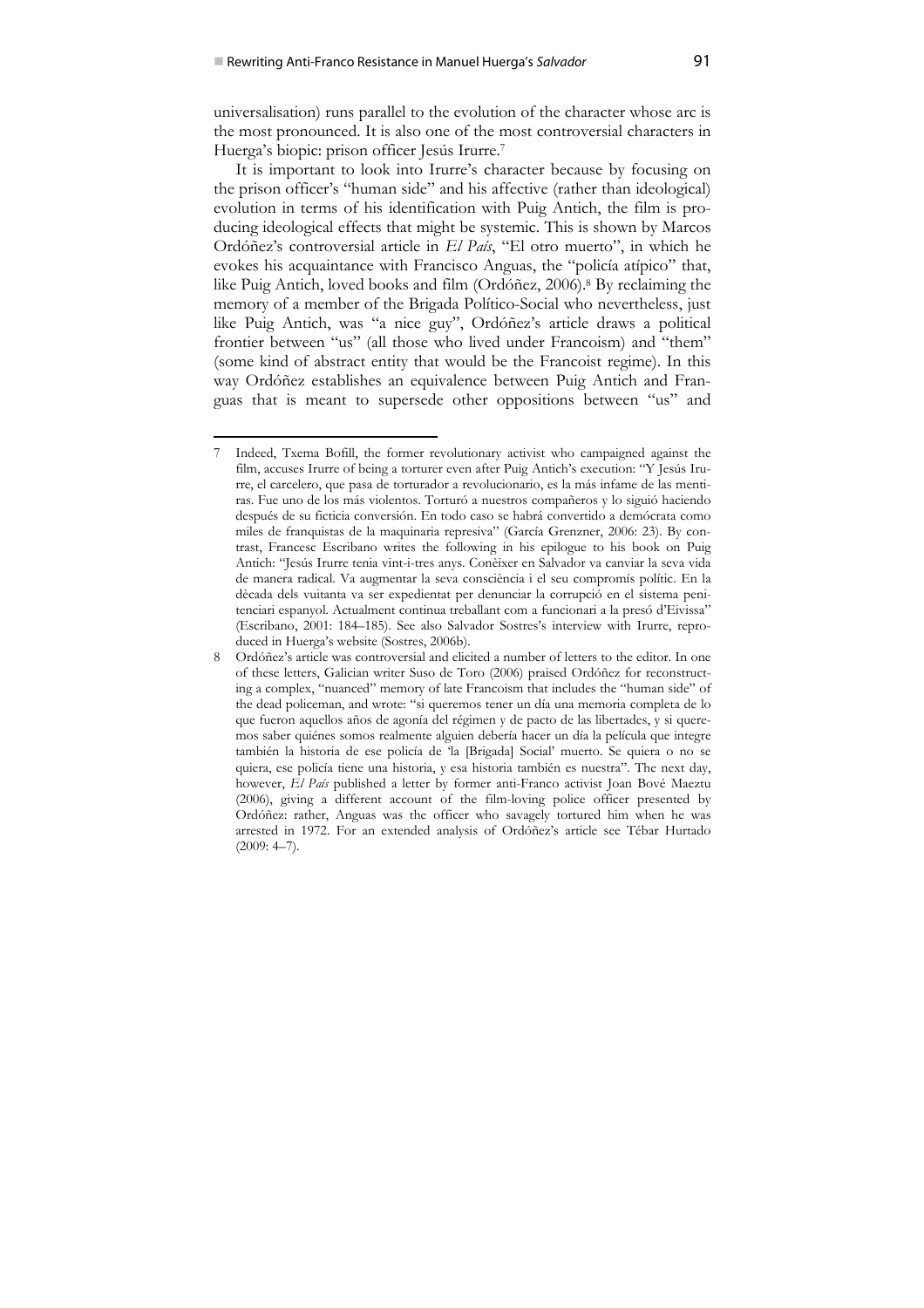"them" (namely Francoists and anti-Francoists) that he considers simplistic and reductionist because they reproduce the same simplistic, confrontational terms of Francoism: "Suele decirse del franquismo que era una época gris. No. Era una época en maldito blanco y negro" (*ibid.*). This equivalence between Puig Antich and Anguas – expressed in words like "Dos muertos. Dos asesinatos" (*ibid.*) – allows Ordóñez to imagine the possibility of an encounter between terrorist and policeman based on shared generational interests: "Pudieron haberse conocido. […] Pudieron haberse entendido. Cosas más raras se veían entonces. Pero tomaron caminos contrarios" (*ibid.*). The failed, imagined encounter between Puig Antich and Anguas is thus, for Ordóñez, a metaphor for a consensus that would bring together contrary positions in Spanish political culture: a consensus which Francoism always stood in the way of, and which the socalled "transition to democracy" supposedly rendered possible.<sup>9</sup>

I would argue that the film performs a similar operation through the development of the friendship between Salvador and Irurre. The latter makes his first appearance as Salvador arrives in prison, and Irurre is shown beating up an inmate. He later acts as an eager enforcer of Francoist language policy by ensuring that conversations between Salvador and his sisters during their visits are conducted in Spanish. He also confronts Salvador's lawyer in the bar outside the Model prison proclaiming abstract moral norms ("No se puede ir por el mundo matando a la gente"). In the second half of the film, however, Irurre undergoes a remarkable evolution that is mediated by sports and games, and by the figure of the father (Puig Antich's father, but also Irurre's own position as father of a dyslexic son who, like Salvador, is left-handed).

Almost exactly half-way down the film, Irurre is in Salvador's cell, inspecting a food package sent by the family. On the desk he finds a letter written by Salvador to his father, and Irurre interpellates him about their relationship, saying: "Muy orgulloso estará de ti, ni siquiera te viene a ver". Salvador replies: "No me toques los cojones", and Irurre reacts by grabbing him by the collar and orders him to address him as "usted". Irurre leaves the cell angrily, and walks along the prison's dark corridors all the way to his office, where he sits by himself and starts reading Salvador's letter to his father. We then hear Salvador's voiceover reciting the text of

 $\ddot{\phantom{a}}$ 

<sup>9</sup> My account is indebted to the analysis of the ideologies of consensus and normalcy in contemporary Spain that Luisa Elena Delgado puts forward in her forthcoming book *La nación singular: La fantasía de la normalidad democrática española (1996–2011)*.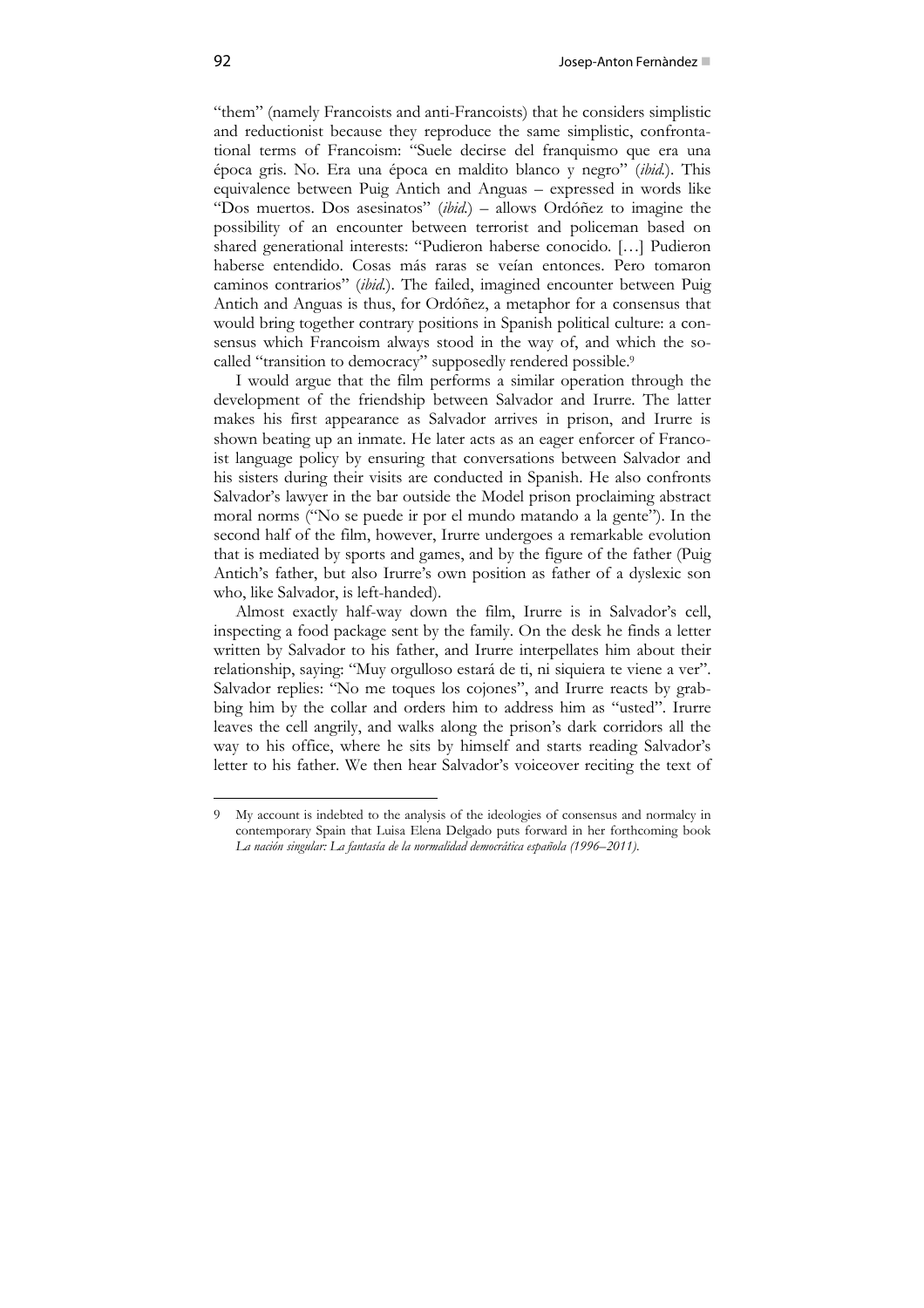the letter, while we see a cross-cutting of shots of the three men: Salvador speaking, Irurre reading in his office, and Salvador's father returning home after work, sitting down to read his son's letter, and making an unsuccessful attempt at replying as Imma, Salvador's sister, watches tenderly over him. The dark background and direct, soft lighting on the men's faces, together with the use of close-ups and medium shots, gives this scene an effect of intimacy despite the radical separation and the impossible communication between them. This effect is stressed at the end of the scene, when we see a medium shot of Irurre, clearly interpellated by the words he is reading, lifting his eyes from the page and staring into the horizon, while Salvador (almost a ghostly presence as an extreme close-up of his face dissolves in and out of the frame) speaks the concluding lines of his letter:

No tengo conciencia de mártir […]. Y aunque políticamente nunca estaremos de acuerdo, deseo, desearía tu apoyo moral como padre, como hombre que ha conocido temporadas borrascosas en su vida, pero que nunca ha renunciado a principios que cree justos. […] Tenemos demasiadas cosas en común para no calibrar el significado exacto de estas palabras. […] Sé que, aunque dolorosamente, intentarás comprender a tu hijo.10

Cut to the prison's yard, where Salvador is playing basketball by himself under Irurre's surveillance. Irurre catches a stray ball and returns it to Salvador, who challenges the latter to join him in the game. After some awkward exchanges, their game takes off, but the fast cutting of the scene, while the two men are playing, is interrupted when Salvador accidentally touches Irurre's head, whose flat cap falls to the ground. A moment of tension ensues. In a POV shot we see Salvador's pacifying gesture through the bars of the surveillance booth, where another prison guard is watching the scene. Silent glances are exchanged between Salvador and Irurre, till the latter says, "No pasa nada". We see him picking up his cap through the bars of the surveillance booth once again; Irurre directs a glance at his colleague, who is observing the scene. Then the game resumes.

Cut to Salvador's cell, where he wipes the sweat from his face. Salvador picks up a book and lies down on his bed:

SALVADOR: Mañana la revancha.

 $\ddot{\phantom{a}}$ 

IRURRE: Sí, sí, ya veremos. (*Pause.*) Tú siempre leyendo, ¿eh? ¿De qué va ése? SALVADOR: La Ilíada. Es la historia de Aquiles.

<sup>10</sup> This is an edited version of the actual letter sent by Puig Antich to his father; substantially its content is faithful to the original. A transcription can be found in Escribano (2001: 114–115).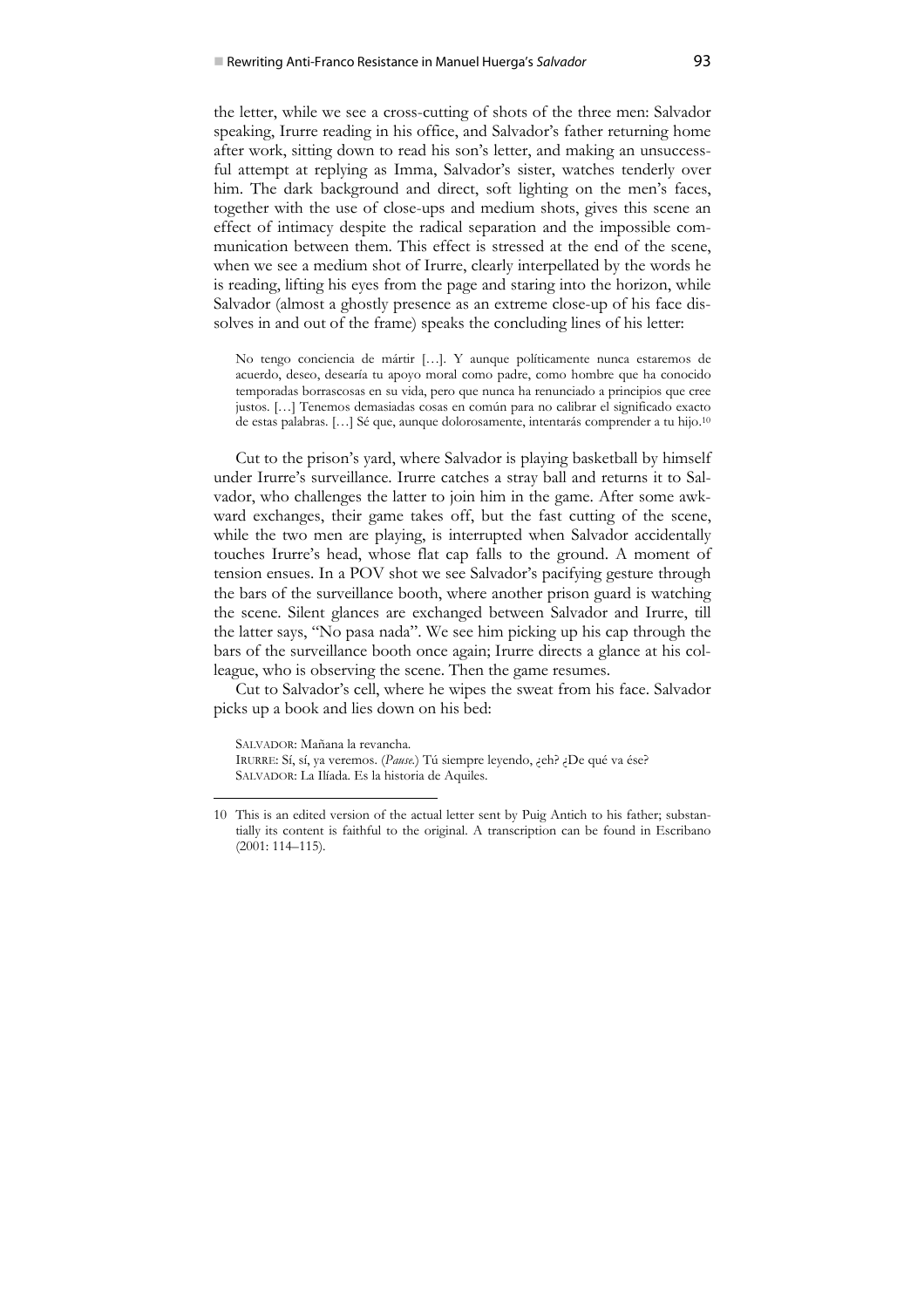IRURRE: Ah, sí, sí, el del talón. SALVADOR: Es un héroe que lucha en la guerra de Troya y sabe que morirá en esa guerra, porque su madre se lo predice. Pero también que su muerte le hará inmortal. IRURRE: Vaya tontería. SALVADOR: Cuando lo acabe, si quieres te lo paso. IRURRE: ¿Yo para qué lo quiero? SALVADOR: Pues no sé. Para tu hijo. IRURRE: Mi hijo no... no... no lee bien. SALVADOR: ¿Cómo que no lee bien? IRURRE: Si no es que no sepa. Es que se hace lío con las letras y... SALVADOR: ¿Es disléxico? IRURRE: Y zurdo. Pero se lo vamos a corregir. SALVADOR: ¿Pero por qué? Déjalo que escriba con la mano que quiera. IRURRE: ¿Tú qué sabes?

Cut to the prison offices where Irurre, clearly moved, is reporting his conversation with Salvador to another officer who, indifferent to what is being said, smokes and fills in a crossword puzzle:

IRURRE: Me dice, bueno, mi hermano es psiquiatra, si quieres le pregunto, pero... lo que les pasa a los dixléxicos [*sic*] es que piensan diferente, vaya, que como piensan con imágenes les cuesta entender las letras y las palabras escritas, que se distraen a la mínima, pero que si se les enseña con métodos adecuados pueden aprender a escribir, a leer, a estudiar, pueden ser médicos, arquitectos, lo que quieran, como cualquier otra persona. [*He picks a drawing by his son, featuring a house, a tree, a male figure in a green uniform, and the words "Mi padre" with the r written backwards.*] Eso me ha dicho. Curioso, este chaval, Salvador, ¿eh? [*He stares at the prison gallery through the ubiquitous bars.*] Lástima...

I would argue that these scenes present a visual metaphor of the shift from antagonism to agonism (from a relationship between enemies to one between adversaries) that, according to Chantal Mouffe (1999: 13), is necessary for the existence of a pluralist democracy. A modern democracy, Mouffe claims, requires the recognition of the antagonistic nature of the political itself, and for this reason democracy can only be fostered "si se admite con lucidez que la política consiste siempre en 'domesticar' la hostilidad y en tratar de neutralizar el antagonismo potencial que acompaña toda construcción de identidades colectivas" (Mouffe, 1999: 14). The crucial issue that for Mouffe accompanies the recognition of the inevitability of antagonism consists in defining the terms of a political relationship that is compatible with pluralism and does not aim at ultimately reaching a consensus. Such a consensus would in fact deny the antagonistic nature of the political: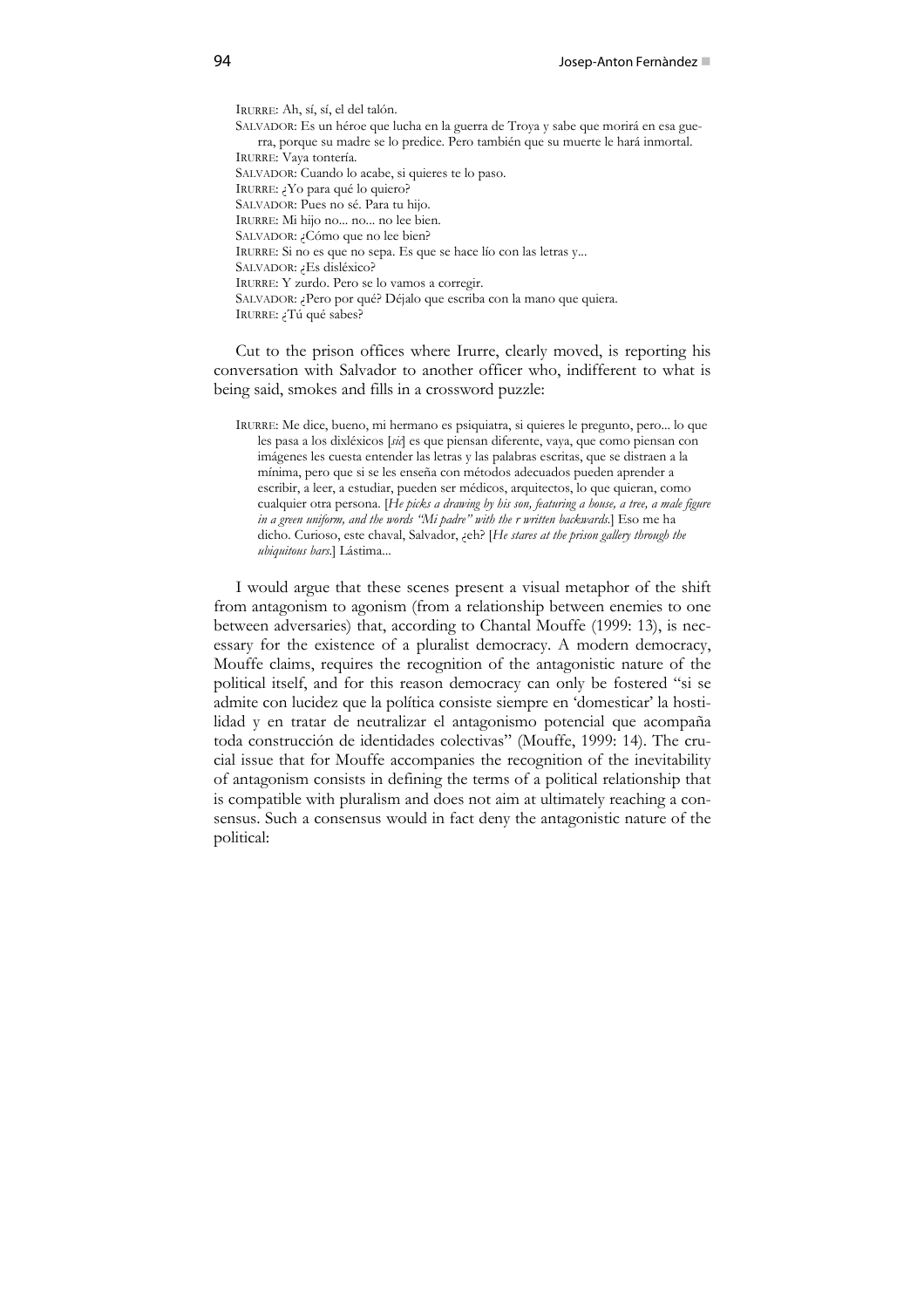La vida política nunca podrá prescindir del antagonismo, pues atañe a la acción política y a la formación de identidades colectivas. Tiende a crear un "nosotros" en un contexto de diversidad y de conflicto. Ahora bien, […] para construir un "nosotros" es necesario distinguirlo de un "ellos". Por eso la cuestión decisiva de una política democrática no reside en llegar a un consenso sin exclusión –lo que nos devolvería a la creación de un "nosotros" que no tuviera un "ellos" como correlato–, sino en llegar a establecer la discriminación nosotros/ellos de tal modo que resulte compatible con el pluralismo. (Mouffe, 1999: 16)

The creation and maintenance of a pluralist democracy thus requires institutions that are able to transform antagonism into agonism, and to establish the practice of a democratic ethics that turns the enemy into an adversary who will be opposed but not destroyed:

Once we accept the necessity of the political and the impossibility of a world without antagonism, what needs to be envisaged is how it is possible *under those conditions* to create or maintain a pluralistic democratic order. Such an order is based on a distinction between "enemy" and "adversary". It requires that, within the context of the political community, the opponent should be considered not as an enemy to be destroyed, but as an adversary whose existence is legitimate and must be tolerated. We will fight against his ideas but we will not question his right to defend them. (Mouffe, 1993: 4)

The film represents this shift from enemies to adversaries by means of the metaphorical use of the imagery of sports and games. It is indeed through engagement in the physical game of basketball (with the contact between bodies and the homoerotic charge it involves) that Salvador and Irurre are able to engage in a relationship that does not entail the destruction of the other. Not by chance are both men shown later on playing a game of chess while discussing the Vietnam war, vividly contrasting in the final part of the film with the Urtain boxing match Puig Antich's father watches as his son is told that Franco's government has given the *enterado* to his death sentence. In a way the film suggests that the engagement of the enemy through sports and games that turns him into an adversary is the legacy of Puig Antich's ultimate sacrifice, his contribution to the construction of the Spanish democracy that was about to be born.<sup>11</sup>

1

<sup>11</sup> Indeed, Josep Ramoneda (2006) wrote in an article in *El País* that "da escalofrío cuando, a estas alturas, en plena normalidad democrática, algunos vuelven a desenterrar el viejo discurso español de la política como lucha a muerte entre el amigo y el enemigo. Éstos me temo que no verán nunca la película *Salvador*. La considerarán detestable sin haberla visto".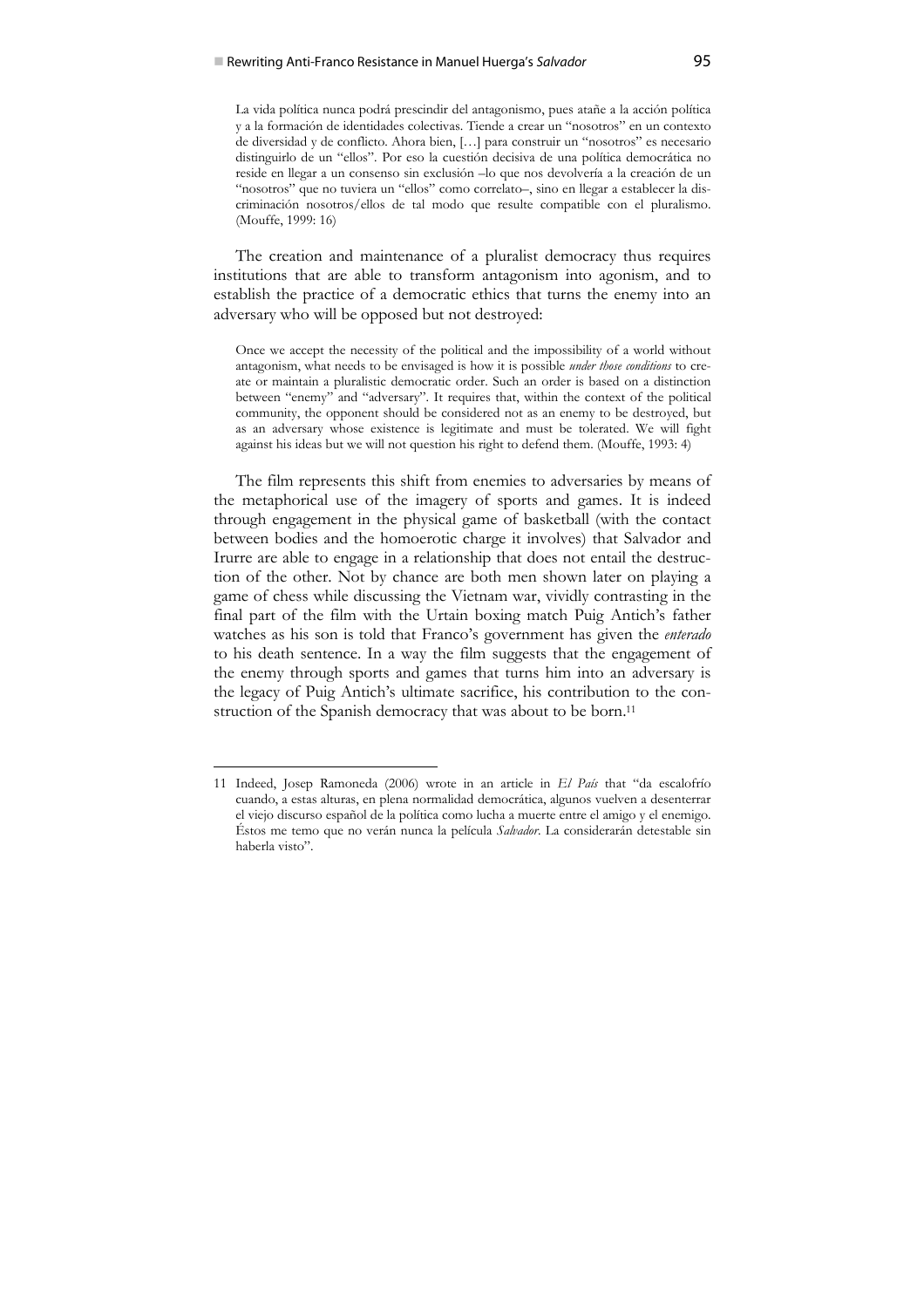However, the sports metaphor is mediated by the figure of the father. In the same way that today's young audiences are able to identify with Salvador because he was "estudiante, como yo", the film establishes an emotional continuum between fathers and sons despite their impossible communication: "Tenemos demasiadas cosas en común", says Salvador in his letter to his father – a father who had himself been sentenced to death and pardoned in the last minute (Escribano 2001: 29). But far from explaining the effects of the Civil war and the dictatorship on the generation of the parents, the mediation of the father figure in the film turns the brutal antagonisms of the final years of Francoism into a family melodrama. It does so mainly in two ways. Firstly, by reducing political militancy to adolescent rebellion: as MIL activist Josep Lluís Pons, nicknamed Queso, tells his *falangista* father who visits him in prison, "A lo mejor, después de todo no somos tan distintos", echoing Salvador's appeal to his father for some kind of communication and closeness, but also suggesting that the fascist activism of Queso's father in his youth is analogous to the insurrection of the MIL in that both would be manifestations of a putative youthful drive to rebel and change the world. Secondly, this effect is performed by collapsing a discourse on pluralism into a melodrama involving prison officer Irurre, whose son is left-handed and thinks differently ("con imágenes" instead of words) from all the other children, and Salvador, the lefthanded, charming, visionary terrorist who is both a role model and a stern warning for misfit children like Irurre's son. In this sense Huerga's family melodrama proposes the integration of potentially intractable difference into the acceptable boundaries of a consensus built around emotional identifications that transcend every political divide.

Manuel Huerga's film transforms the events around the arrest, trial, and execution of Salvador Puig Antich into a generational experience, and in doing so it props up in several ways the ideology of consensus on which the Restoration of the Spanish constitutional monarchy was built. On the one hand, the film universalises this particular case by removing its specificity in political and ideological terms, turning Puig Antich into a mythical figure. This is not simply an effect of the film, but a stated intention of the director and producers. As Huerga says in an interview, "[e]ntrar en el detalle de la ideología del MIL, me parece innecesario. En cuatro o cinco frases a lo largo de la película queda clara la utopía de estos jóvenes. Lo importante es querer cambiar las cosas. […] Lo importante es el espíritu de rebeldía, que en la juventud no sólo es un derecho, sino una obligación" (Camí-Vela, 2007: 243). Thus for Huerga the importance of the figure of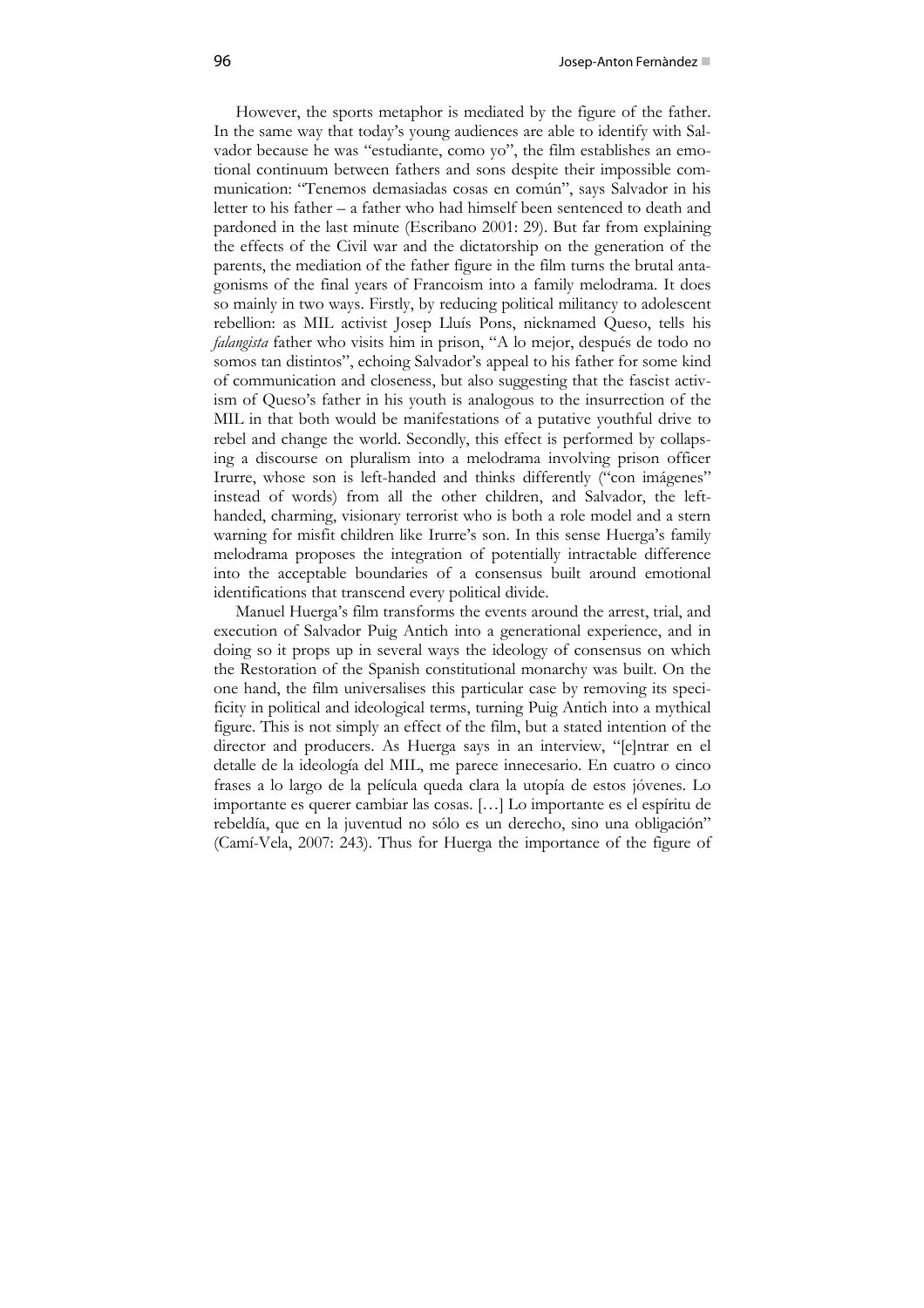Salvador Puig Antich does not reside in any kind of political content (that is, in a specific political antagonism) but in its mythical capability, that is in the fact that it encapsulates the rebellious spirit of youth. On the other hand, it renders a reflection on political violence almost impossible, because it moves the focus away from moral and political issues and into a question of empathy. By emptying the narrative of its political content and placing the emphasis on emotional identifications, Huerga's film prevents a proper examination of the motivations, the causes and the consequences of the use of political violence in the last years of Franco's dictatorship, and runs the risk of prompting the trivialising interpretation that Puig Antich's militancy (and by extension that of the other groups involved in the armed struggle at the time in Europe) was simply the terrible result of an unresolved adolescent rebelliousness.

Thus, Huerga's *Salvador (Puig Antich)* tries to build an emotional consensus around an abstract argument against the death penalty. And as much as it is fair to present Puig Antich's case as evidence against the death penalty in general, the film flattens the history of the resistance against Franco, its political complexities and its moral ambivalences. Instead of examining the past in order to establish reparative justice and explore responsibilities, past and present, *Salvador* leads the audiences simply to empathise with the victims in ways that could in fact be called pre-political.

## **Filmography**

Huerga, Manuel (2006): *Salvador (Puig Antich)*, Barcelona: SAV.

## ■ Works cited

- Arroyo Rodríguez, Daniel (2007): "MIL atracos contra el capital", *LLJournal*, <http://ojs.gc.cuny.edu/index.php/lljournal/article/view/arroyorodriguez> [1.5.2013].
- Balló, Jordi (2006): "Los dilemas", *La Vanguardia*, 22 September, reproduced in <http://www.manuelhuerga.com/salvador/spip.php?article40> [14.5.2013].
- Bové Maeztu, Joan (2006): "Fraude no inocente: el policía 'atípico'" [letter to the editor], *El País*, 4 October <http://www.elpais.com> [21.5.2013].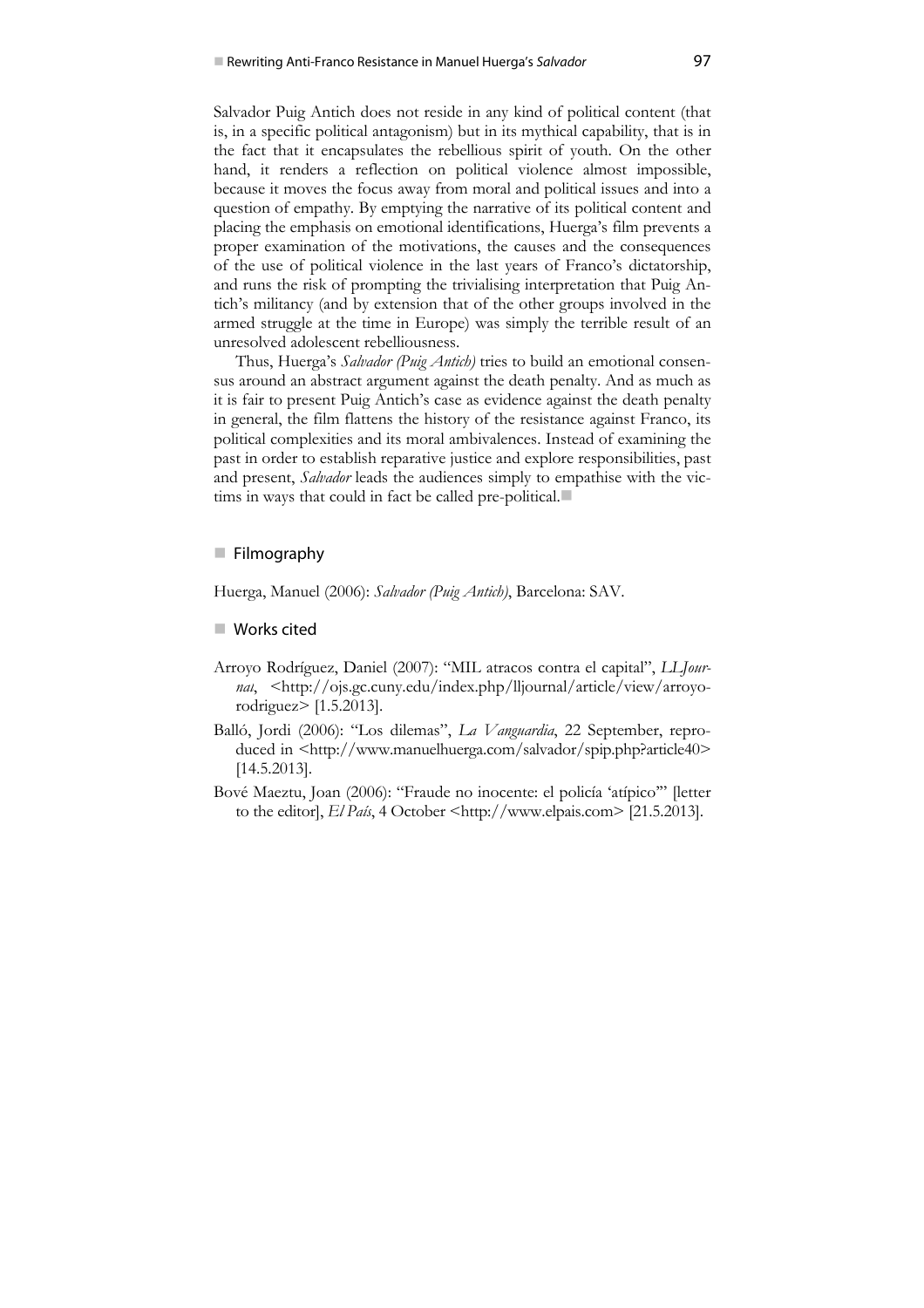- Camí-Vela, María (2007): "Manuel Huerga y *Salvador Puig Antich*" [interview], *Arizona Journal of Hispanic Cultural Studies* 11, 221–247.
- Delgado, Luisa Elena (forthcoming): *La nación singular: La fantasía de la normalidad democrática española (1996–2011)*, Madrid: Siglo XXI.
- Domínguez Rama, Ana (2007): "*Salvador (Puig Antich)* en el *viejo mundo*: Algunas consideraciones históricas respecto a su recuperación mediática", *Hispania Nova: Revista de Historia Contemporánea* 7, 861-870 <http: //hispanianova.rediris.es/7/articulosopinion/7op002.pdf> [1.5.2013].
- Druliolle, Vincent (2008): "Democracy captured by its imaginary: The Transition as memory and discourses of constitutionalism in Spain", *Social and Legal Studies* 17:1, 75–92.
- Escribano, Francesc (2001): *Compte enrere: La història de Salvador Puig Antich*, Barcelona: Edicions 62.
- García, Rocío (2005): "Puig Antich no era ni un santo ni un mártir" [interview with Manuel Huerga], *El País*, 27 March, <http://www.elpais. com> [21.5.2013].
- García Grenzner, Joana (2006): "La estafa es colar esa ficción de "Salvador" como recuperación de la memoria histórica" [interview with Txema Bofill], *Diagonal* 39, 23, <http://www.diagonalperiodico.net/ antigua/pdfs39/23diagonal39d-web.pdf> [29.4.2013].
- Gimeno Ugalde, Esther (2011): "Bilingüisme i diglòssia al cinema català contemporani: *El coronel Macià* (Josep Maria Forn) i *Salvador* (Manuel Huerga)", *Journal of Catalan Studies*, 305–324, <http://www.anglo-catalan.org/jocs/14/Articles%20&%20Reviews/Versio%20pdf/17%20Gi meno.pdf> [1.5.2013].
- Gordillo, Inmaculada (2008): "Memoria histórica y pena de muerte en España: Melodrama, comedia negra y documental", *Quaderns de cine* 3, 81–89.
- Huerga, Manuel (2004): "Memoria del director", <http://www.manuel huerga.com/salvador/spip.php?article10> [14.5.2013].
- (2006): "Tres años después", <http://www.manuelhuerga.com/salva dor/spip.php?article19> [14.5.2013].
- Iglesias, Eulàlia (2006): "¿Necesitamos otro héroe más?", *La Vanguardia*, 27 September, reproduced in <http://www.manuelhuerga.com/salvador/ spip.php?article179> [14.5.2013].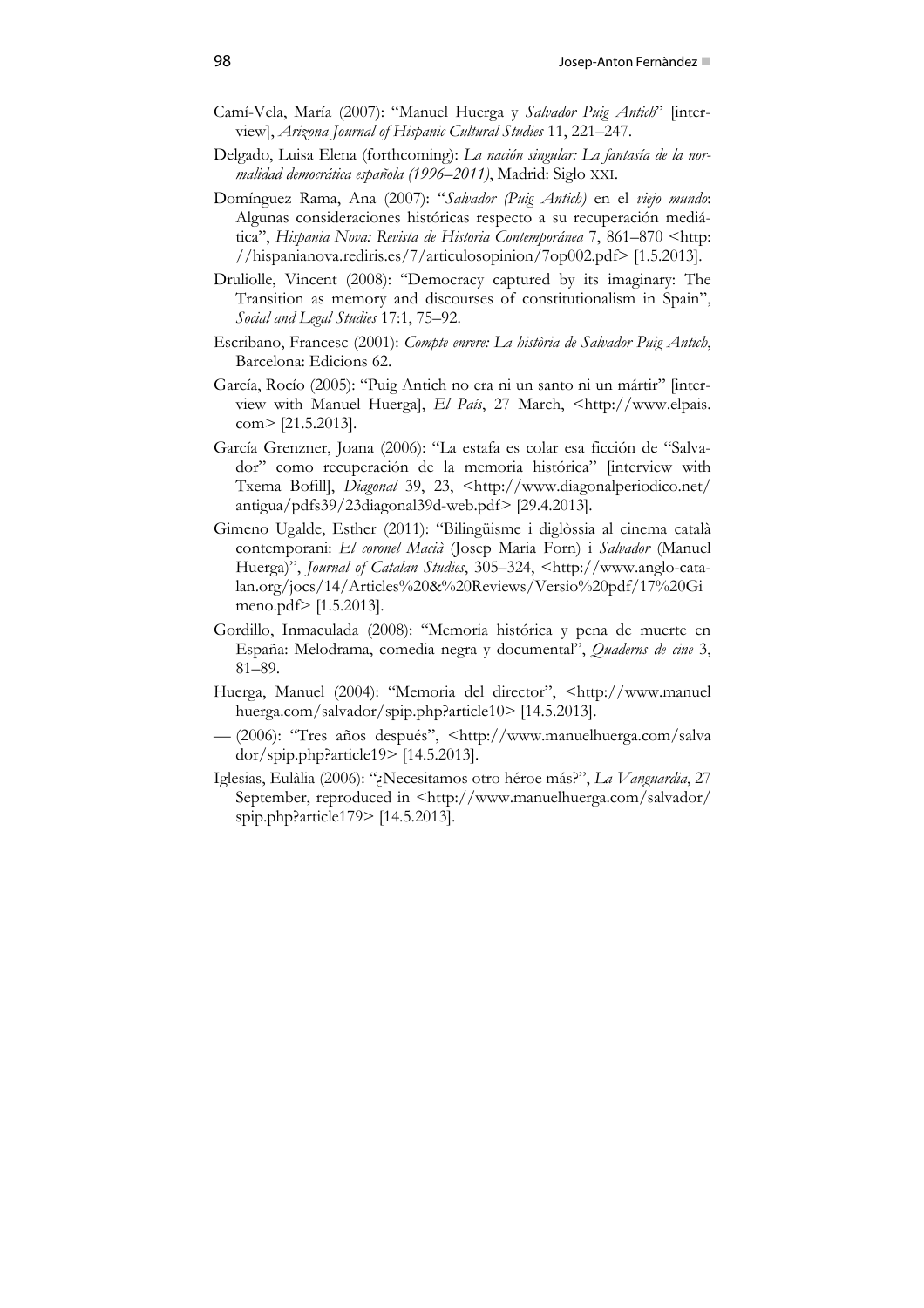- Labanyi, Jo (2006): "The politics of Memory in Contemporary Spain", *Journal of Spanish Cultural Studies* 9:2, 119–125.
- Laclau, Ernesto (1996): *Emancipation(s)*, London and New York: Verso.
- Meseguer, Astrid (2006): "Vivir sin miedo", *La Vanguardia Digital*, 27 September, reproduced in <http://www.manuelhuerga.com/salvador/ spip.php?article48> [14.5.2013].
- MIL Societat Anònima (2006): "*Salvador*, una mortalla de luxe per un producte de misèria" <http://salvadorpuigantich.info/?sec=manifest> [29.4.2013].
- Mouffe, Chantal (1993): *The Return of the Political*, London and New York: Verso.
- (1999): "Introducción: Por un pluralismo agonístico", in: *El retorno de lo político: Comunidad, ciudadanía, pluralismo, democracia radical* (translation with additional material of Mouffe [1993]), Barcelona: Paidós, 11–25.
- Ordóñez, Marcos (2006): "El otro muerto", *El País*, 1 October <http:// www.elpais.com> [21.5.2013].
- Puig Antich, Imma / Puig Antich, Montse / Puig Antich, Carme / Puig Antich, Merçona (2006): "Carta de las hermanas Puig Antich" <http:// manuelhuerga.com/salvador/spip.php?article12> [17.2.2014].
- Rahola, Pilar (2006): "Dónde está Margalida?", *El País*, 30 September <http://www.elpais.com> [21.5.2013].
- Ramoneda, Josep (2006): "Un canto triste", *El País*, 26 September <http: //www.elpais.com> [21.5.2013].
- Riambau, Esteve (2006): "Herois del terrorisme", *Avui*, 16 September, reproduced in <http://www.manuelhuerga.com/salvador/spip.php? article28> [14.5.2013].
- Sánchez Noriega, José Luís (2012): "Vindicación de la historia y la cultura democráticas en las biografías del cine español (2000–2010)", *Cuadernos de Historia Contemporánea* 34, 251–275.
- Sostres, Salvador (2006a): "Llir entre cards", *Avui*, 19 September, reproduced in <http://www.manuelhuerga.com/salvador/spip.php?article36> [14.5.2013].
- (2006b): "Dietari a destemps: Impressions d'Eivissa II", *salvadorsostres. com*, 11 October, reproduced in <http://manuelhuerga.com/salvador/ spip.php?article80> [17.2.2014].